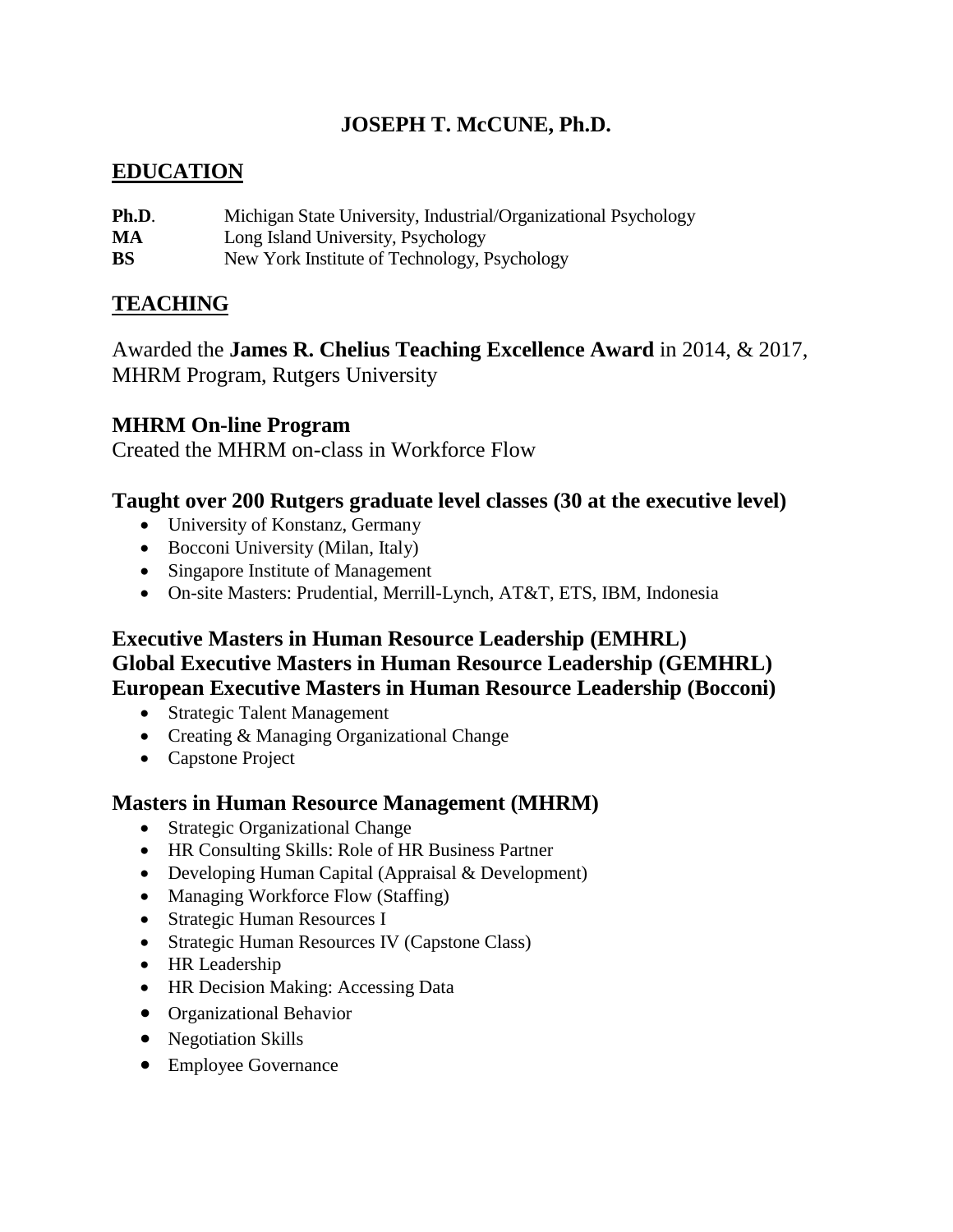## **Executive Masters in Business Administration (EMBA)**

- Executive Leadership
- Organizational Behavior
- Management Consulting Skills

## **International Executive Masters in Business Administration (IEMBA)**

Management Consulting Skills (Shanghai)

### **Master of Business Administration (MBA)**

- Executive Leadership
- Organizational Behavior

## **Professional Science Masters (PSM)**

• Communication & Leadership

# **EXECUTIVE EDUCATION**

### **Conducted over 900 workshops and seminars in the following areas:**

### **Management/Leadership Development**

- Performance Management
- □ Managing Organizational Change
- The Role of Manager
- □ Coaching Skills
- $\Box$  Strategic Thinking
- $\Box$  Motivation & Leadership
- □ Team Building Techniques
- □ Negotiation Skills
- □ Conflict Resolution
- $\Box$  Job Design/Quality of Work
- □ Managing Diversity/Sexual Harassment
- □ Managing Job Stress
- $\Box$  Changing to Supervision
- Team Building/Organizational Improvement (Action Learning)

## **Consulting Skills Workshops**

- □ Consulting Model
- □ Client Relations
- □ Organizational Assessment
- Diagnosis & Measurement
- □ Contracting Skills
- □ Facilitating Change
- □ Influence Without Authority
- Facilitating Problem Solving & Decision Making
- □ Team Facilitation Skills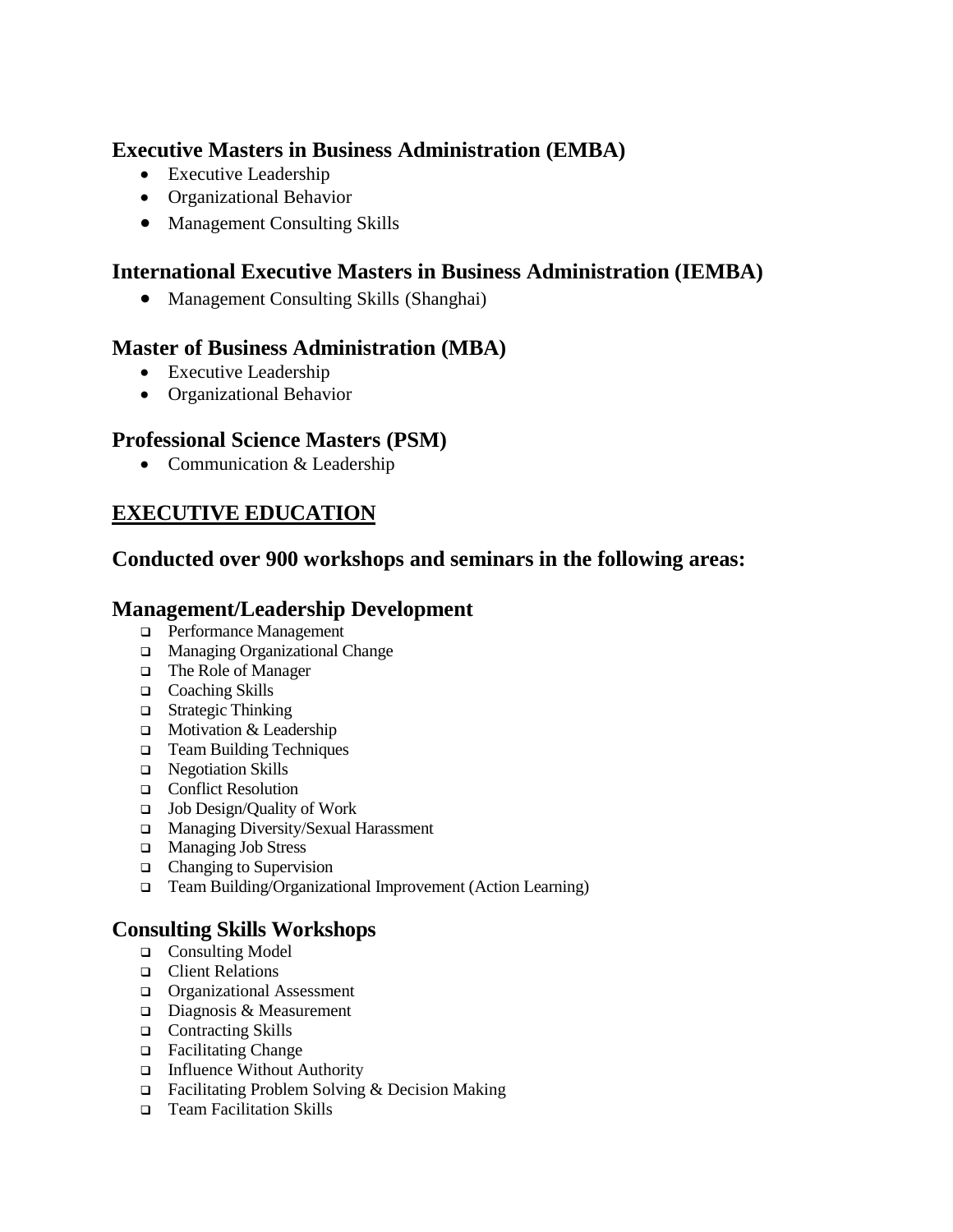□ Project Planning & Management

### **Human Resource Management Workshops**

- Overview of Human Resource Management
- $\Box$  Job Analysis (1 day & 2 day)
- $\Box$  Recruitment Principles & Techniques
- $\Box$  Selection Principles & Techniques
- □ Selection Interviewing Skills
- □ Performance Appraisal
- $\Box$  Training & Development
- □ Strategic Human Resource Planning
- Organizational Communication
- $\Box$  Wage & Salary Administration (2 day)
- $\Box$  Using Employee Surveys
- Train-the-Trainer  $(2 \text{ day } \& 3 \text{ day})$

# **Custom-Designed Training & Development Programs**

### **Rutgers University, Center for Management Development**

- Created Human Resource Management Certificate Series (13 workshops)
- Created Consulting Skills for Human Resources Certificate Series (8 workshops)
- Redesigned --- Rutgers Advanced Leadership Development Program (4 day residential)
- Redesigned --- Rutgers Supervisory Development Program (4 day residential)

## **Rutgers University, University Human Resource Department**

- Performance Appraisal  $(1/2 \text{ day})$
- Performance Management (1 day)
- The Role of the Strategic HR Business Partner

## **National Transit Institute (over 100 days)**

- The Role of Human Resources in Transit (2 day)
- Managing the Employment Process (2 day)
- Effective Supervision in Transit (3 day)
- Changing to Supervision

### **New Jersey Certified Public Management Program (over 100 days)**

• Level VI: Organizational Change & Improvement (6 day)

### **NJ Economic Development Agency**

- Strategic Planning
- Leader Development (3 days)
- 360 Feedback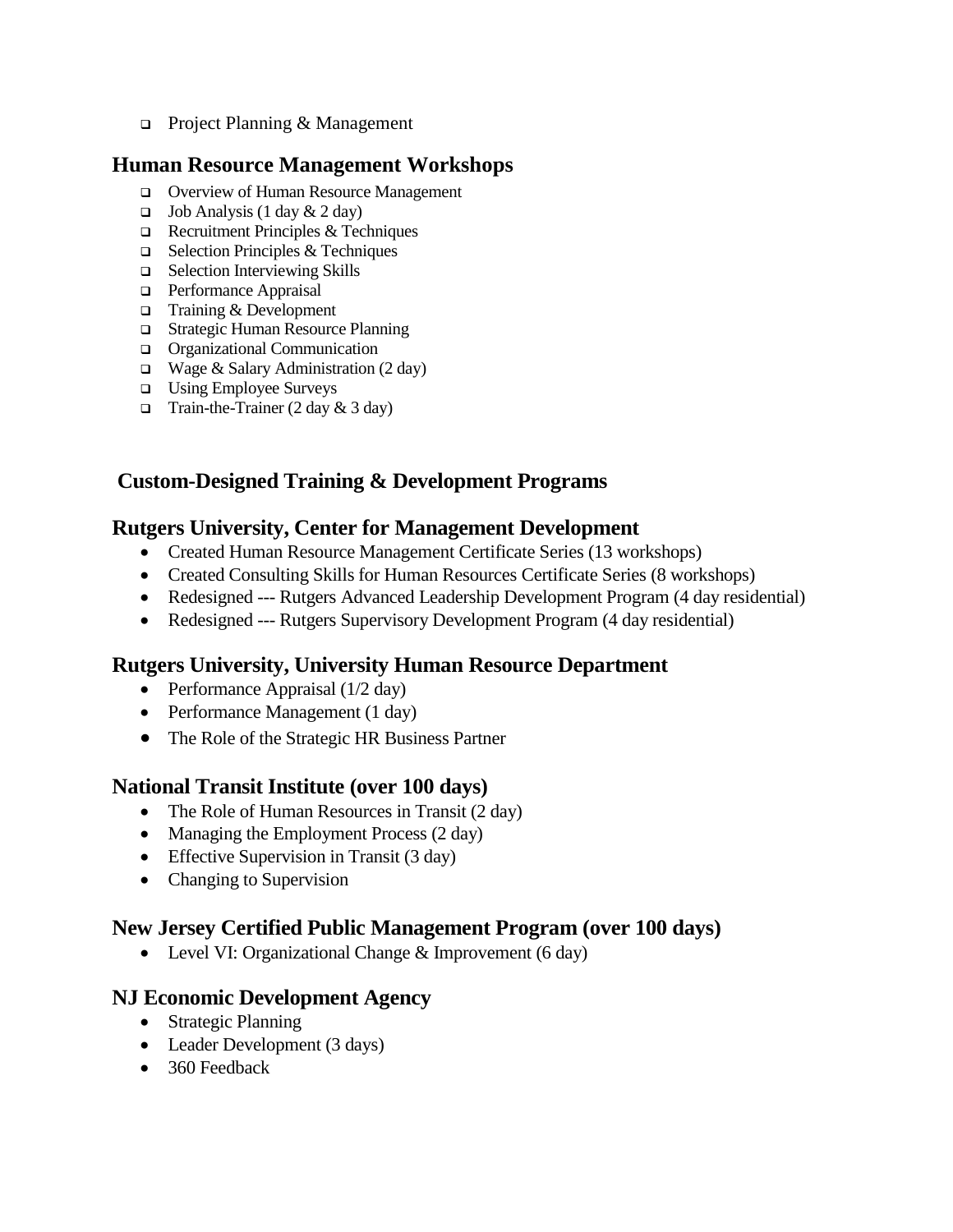### **Pfizer Pharmaceutical**

• Sales Leadership (5 day residential)

## **Johnson & Johnson, Ethicon**

- Team Building (2 Days)
- Quality Improvement (2 Days)

### **Forest Labs (over 50 days)**

• Key Management Development Program (5 days)

### **Kyowa Pharmaceutical**

- Leadership Series (5 days)
- Employee Development Series (5 days)

### **Medarex**

Performance Management

### **Bell Atlantic (over 60 days)**

• Front Line Leadership Program (10 days residential)

### **ShopRite University**

- Train the Trainer
- Coaching Skills

## **Pathmark Supermarkets**

- Coaching/Performance Management
- Interviewing Skills

### **L'Oréal**

• Consulting Skills for Finance Professionals (5 days)

### **First Atlantic Federal Credit Union**

• Leadership Series (5 days)

## **Merrill-Lynch**

- Fostering Innovation in the Workplace
- Team Building

### **AT&T School of Business (over 60 days)**

- Consulting Skills (3 day)
- A Consultant's Guide to Problem Solving (2-day)

## **Equitable Insurance**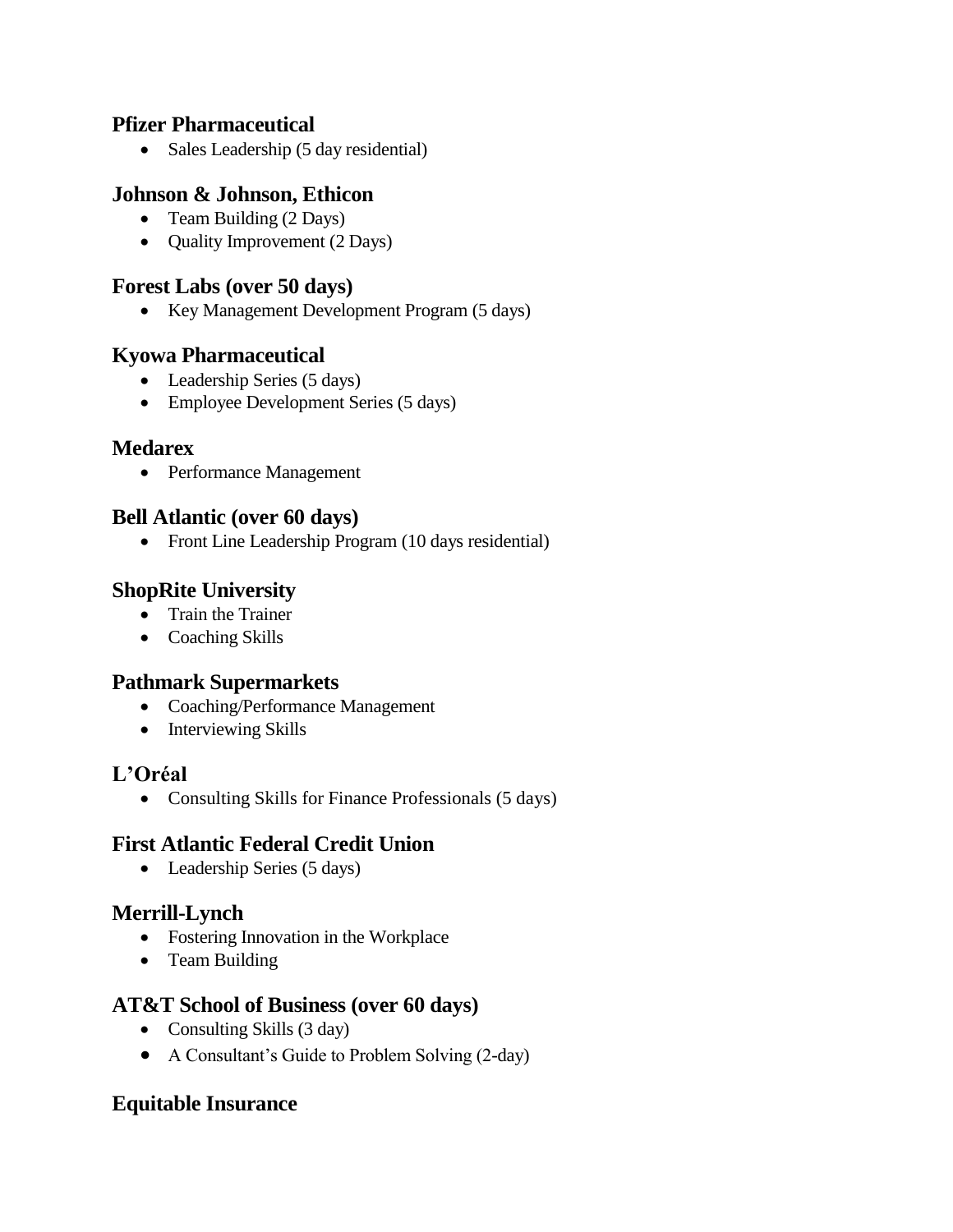• Performance Management (3 days)

### **McGraw-Hill Publishing**

• Strategic Thinking

### **Coopers & Lybrand**

• Quality Improvement

#### **Berlitz International**

- Performance Management
- Sexual Harassment

### **Construction Specialties**

• Teambuilding (2 days)

### **Hoechst-Celanese**

• Selection Interviewing Skills

# **ADMINISTRATION**

| 2009-2014                       | <b>DIRECTOR, Rutgers Global Executive Masters in Human Resource</b><br>Leadership (GEMHRL)                                                                                                                                                                         |
|---------------------------------|--------------------------------------------------------------------------------------------------------------------------------------------------------------------------------------------------------------------------------------------------------------------|
| 2005-2006<br>Leadership (EMHRL) | <b>CO- DIRECTOR, Rutgers Executive Masters in Human Resource</b>                                                                                                                                                                                                   |
| 1994-1995                       | <b>PROJECT MANAGER, NJ Court System Integration, Rutgers</b><br><b>CMD</b><br>Complete responsibility for designing and implementing a<br>job analysis process to reclassify all clerical and professional employees in<br>the newly unified NJ State Court System |
| 1984-1988                       | Created and administered Rutgers Certificate Program in Human<br><b>Resource Management (11 workshops), Rutgers MHRM Department</b>                                                                                                                                |

#### **SERVICE**

**202--2021**

#### **Faculty Advisor for RU SHRM**

• Won the Outstanding Chapter Award for 2021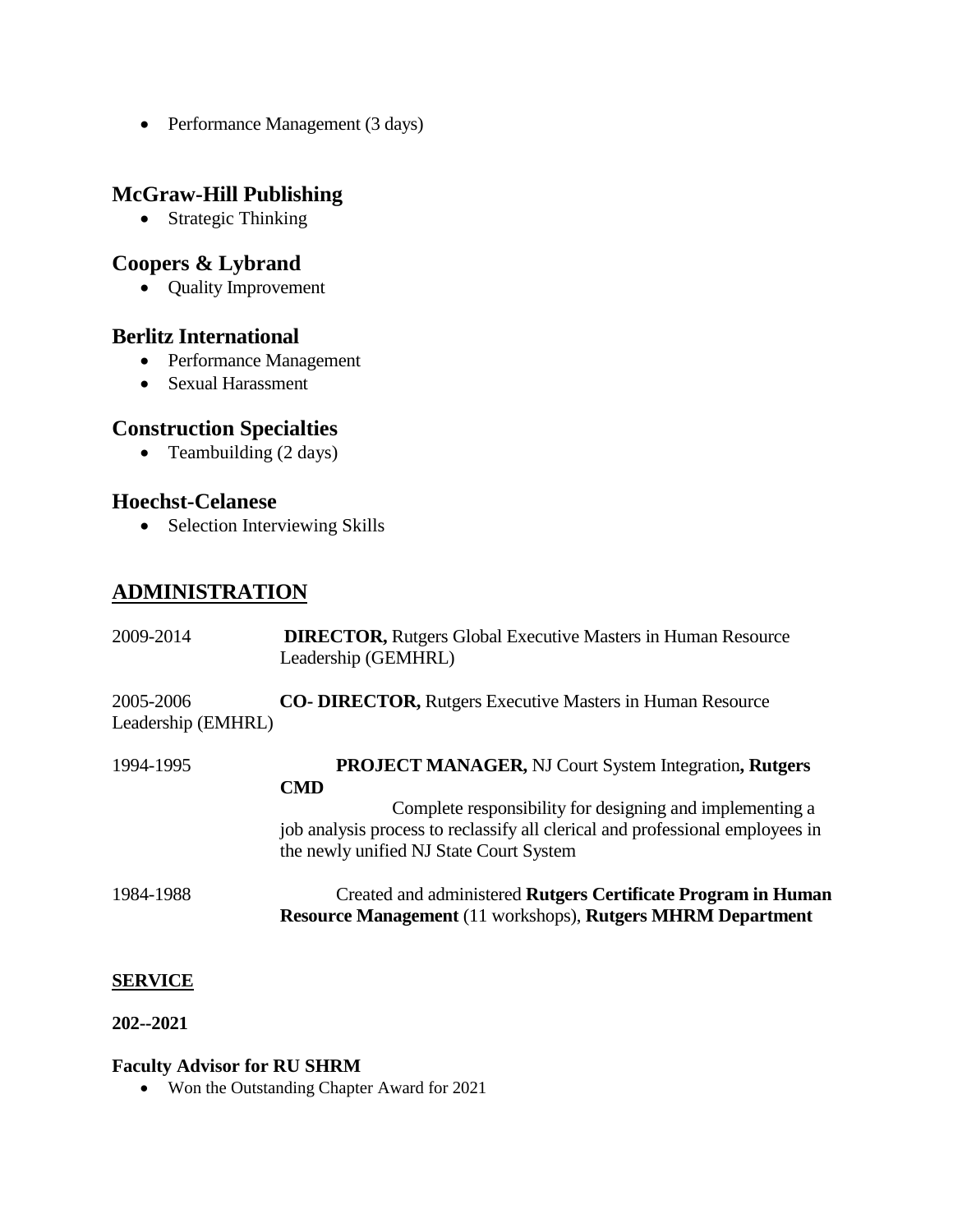#### **Faculty Advisor for SMLR ISA**

• Held meetings until COVID

#### **Rutgers-Konstanz Exchange Program**

Taught a graduate on-line class for Konstanz students

#### **2019-2020**

#### **Faculty Advisor for SMLR ISA**

- Selected, trained and supervised ISA team leader
- Held weekly planning and organization meetings
- Planned, moderated and presented at an Orientation Session for international students
- Delivered Professional Presentations Skills workshop for international students
- Plan, coordinate, and moderate the following events
	- o Halloween Traditions Event
	- o East Meets West (Chinese Spring Festival-Valentine)
- Marketed MHRM program in China using WeChat, ChaseDream and SMLRISA Website

#### **Rutgers-Konstanz Exchange Program**

- Met with Werner Palz of Konstanz University to discuss plan to bring Rutgers MHRM students to Konstanz for a summer class and factory visits.
- Designed summer classes for 2019, & 2020 to teach at Konstanz
- Taught a graduate course in Konstanz, July 2019 (unpaid, only expenses covered) and explored options for program to commence in summer 2020
- Explored use of the Beatty Fellowship award

#### **Rutgers SHRM**

• Presented "Presenting to Executives" at SHRM meeting

#### **Teacher Evaluation Committee member**

- Attended committee meeting
- Attended CTAAR "Improving the Evaluation of Teaching" (10/18/2019)
- Attended CTAAR: Noah Finkelstein, "Teaching Quality Framework presentation" (11/18/2019)

#### **2018-2019**

#### **Teacher Evaluation Committee member**

- Developed and implemented a rigorous process to develop an in-class teacher evaluation instrument and process
- Selected, trained and supervised two RAs
- Generated critical incidents, sorted incidents and identified performance dimensions and behavioral indicators of effective and ineffective performance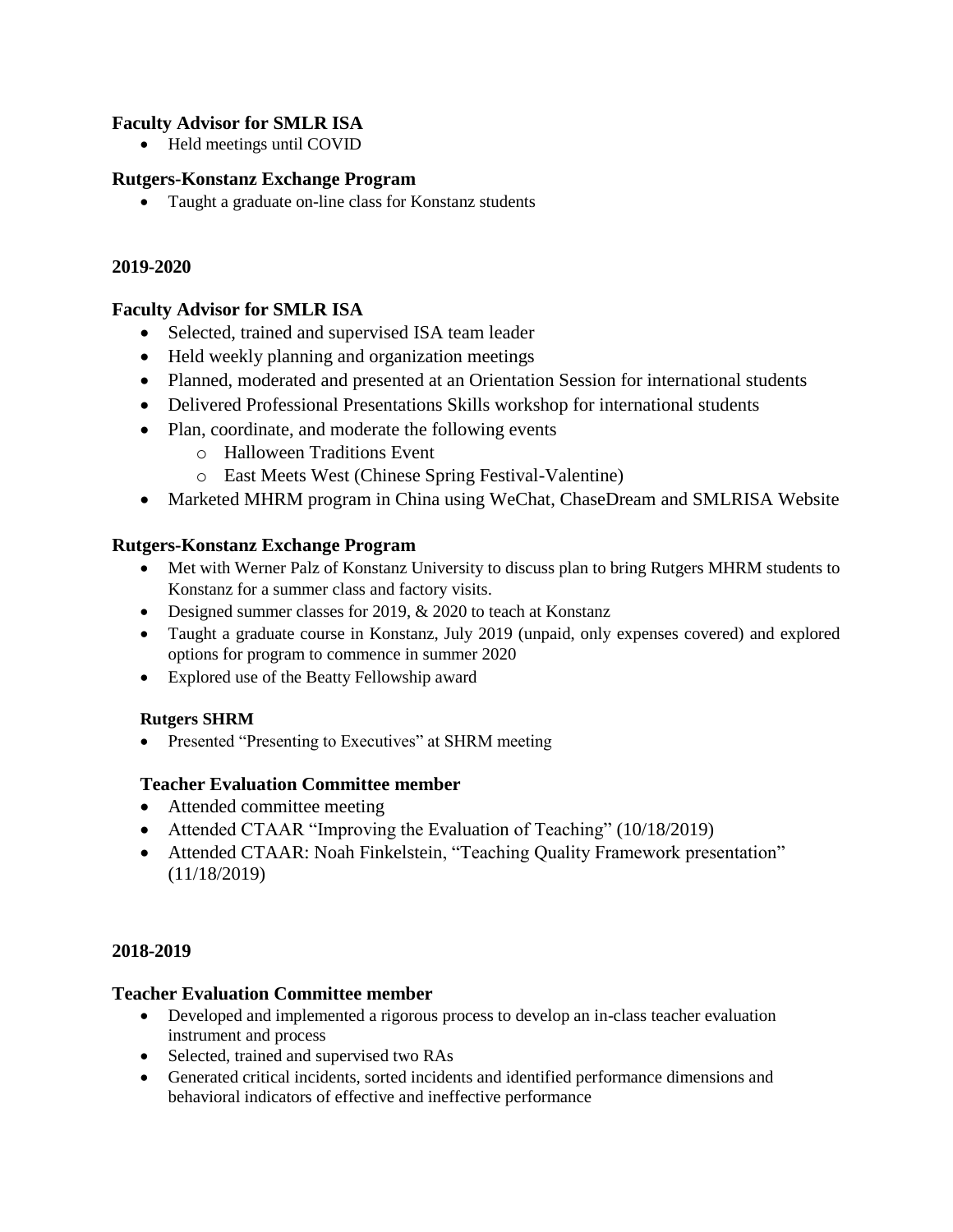- Worked with the committee members to refine dimension definitions and performance indicators conducted a literature review and summarized the work in the 8 appendices included in the final report
- Developed a  $\frac{1}{2}$  day Rater (Bias) Training workshop
- Conducted training sessions for LSER faculty & MHRM faculty
- Developed a  $\frac{1}{2}$  day Coaching Skills workshop
- Conducted Coaching Skills training session for LSER faculty
- Pilot tested the evaluation form by observing four faculty
- Conducted rating calibration sessions for the four professors
- Conducted and summarized a literature review of university appraisal practices
- Created a separate observation form
- Revised the evaluation form
- Co-wrote the final report
- Met with committee to revise the final report
- Participated in the ACUE Teaching training program
- Presented an overview of the project to Rutgers Deans and Department Chairs

#### **Faculty Advisor for SMLR ISA**

- Selected, trained and supervised 2 ISA team leaders
- Held weekly planning and organization meetings
- Planned, moderated and presented at an Orientation Session for international students
- Plan, coordinate, and moderate the following events
	- o Halloween Traditions Event
	- o East Meets West (Chinese Spring Festival-Super Bowl)
	- Group Interview Workshop
	- Developed database of Chinese alumni (46)
	- Created WeChat official account platform to update ISA events and information o ChaseDream Website: Post information of MHRM program and build relationships to recruit Chinese students (1 targeted student has enrolled in the MHRM program, Spring 2019)
- Oversee the Harry & Vera Stark fellowship award

#### **Member, Search Committee: Center for HR and Leadership Development**

### **2017-2018 (Course Load Reduction)**

### **Faculty Advisor for SMLR ISA**

- Selected, trained and supervised 4 ISA team leaders
- Held weekly planning and organization meetings
- Planned, moderated and presented at an Orientation Session for international students
- Planned and facilitated the ISA Organization meeting, creating 4 working teams (Organization, Education, Career & Culture)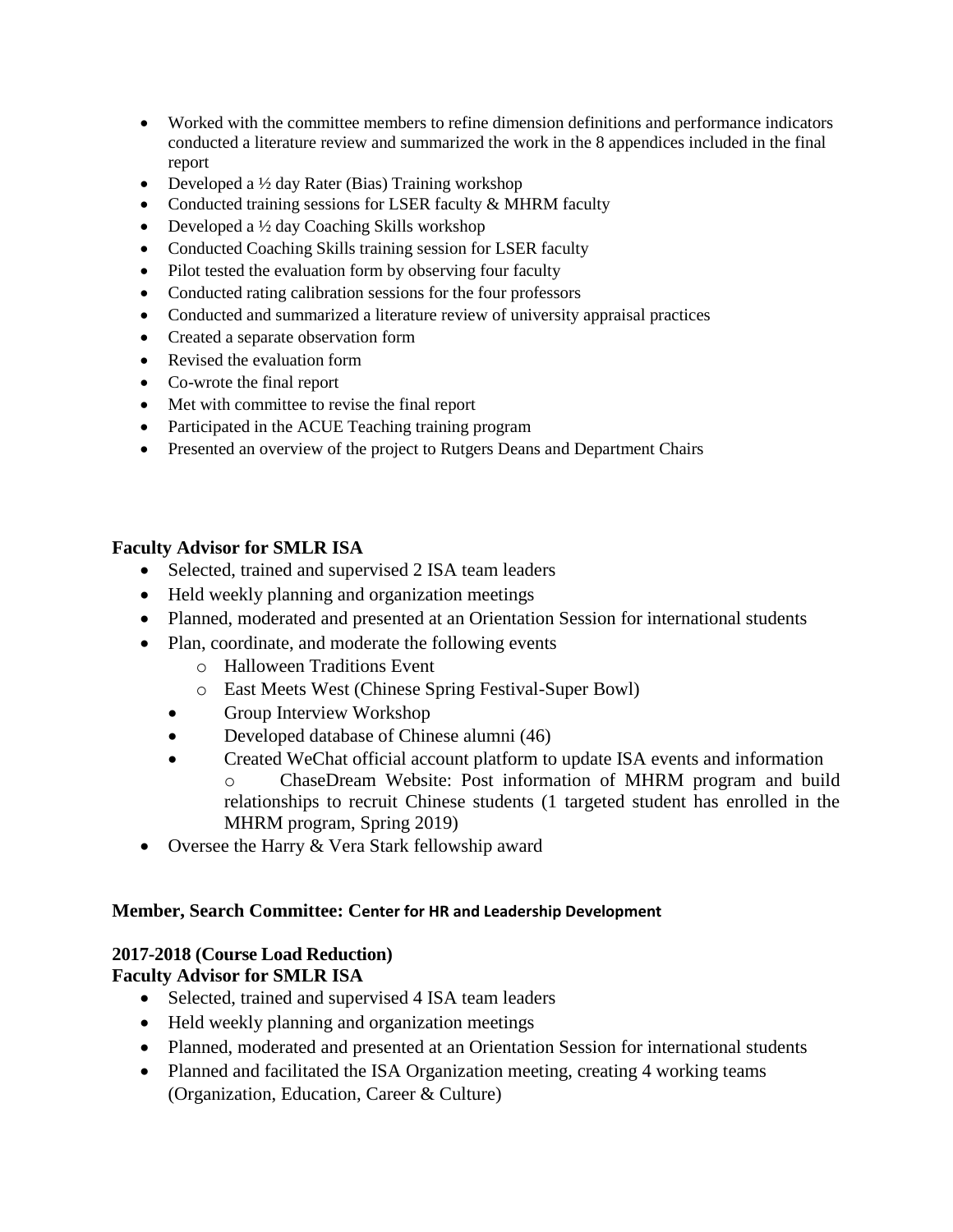• Planned, directed and managed the work of the 4 teams

### **Organization Team**

- Concierge Program (Fall & Spring)- A We-Chat group for new international students was created to answer any questions they had upon arriving at Rutgers.
- Creation of Facebook and WeChat groups to communicate with members
- Write and distribute Newsletters to keep student apprised of ISA events
- Conducted survey on declining Chinese enrollment
- Conducted survey to identify international student's presentation skill needs
- Participation in two benchmarking surveys (Voice of the International Student Survey  $\&$ universumglobal)
- Creation of a **web-site**, hosted in China to communicate with present students and alumni in China and to help market the MHRM program
	- o Developed content for web-site (including Rutgers/MHRM Information, social life, testimonials, ambassadors, alumni information & application process
	- o Created welcome video for web-site
	- o Study of Chinese Educational Consulting Agencies
	- o Created recruitment video for web-site
	- $\circ$  Emailed Chinese alumni announcing web-site & soliciting comments

#### **Education team**

- Modified and conducted a **Presentation Skills I workshop** and provided individual feedback to students using their videotaped performance
- Created a new workshop, **Presentation Skills II: High-Impact Presentations** and provided individual feedback to students using their videotaped performance
- Began development of a new workshop in **Preparing for a Case Discussion** but not was completed
- Conducted the annual MHRM program evaluation

### **Culture team**

- Plan, coordinate, and moderate the following events
	- o Halloween Traditions Event
	- o East Meets West (Chinese Spring Festival-Super Bowl)
	- o American Music Event
- Created ISA experience video
- Created Welcome to ISA video for new members

#### **Career Team**

- Developed and hosted a **Finding an HR Internship in China Workshop**
- Conducted survey of international student internship experience
- Created a training session for **Mastering the Group Interview** and provided individual feedback to students using their videotaped performance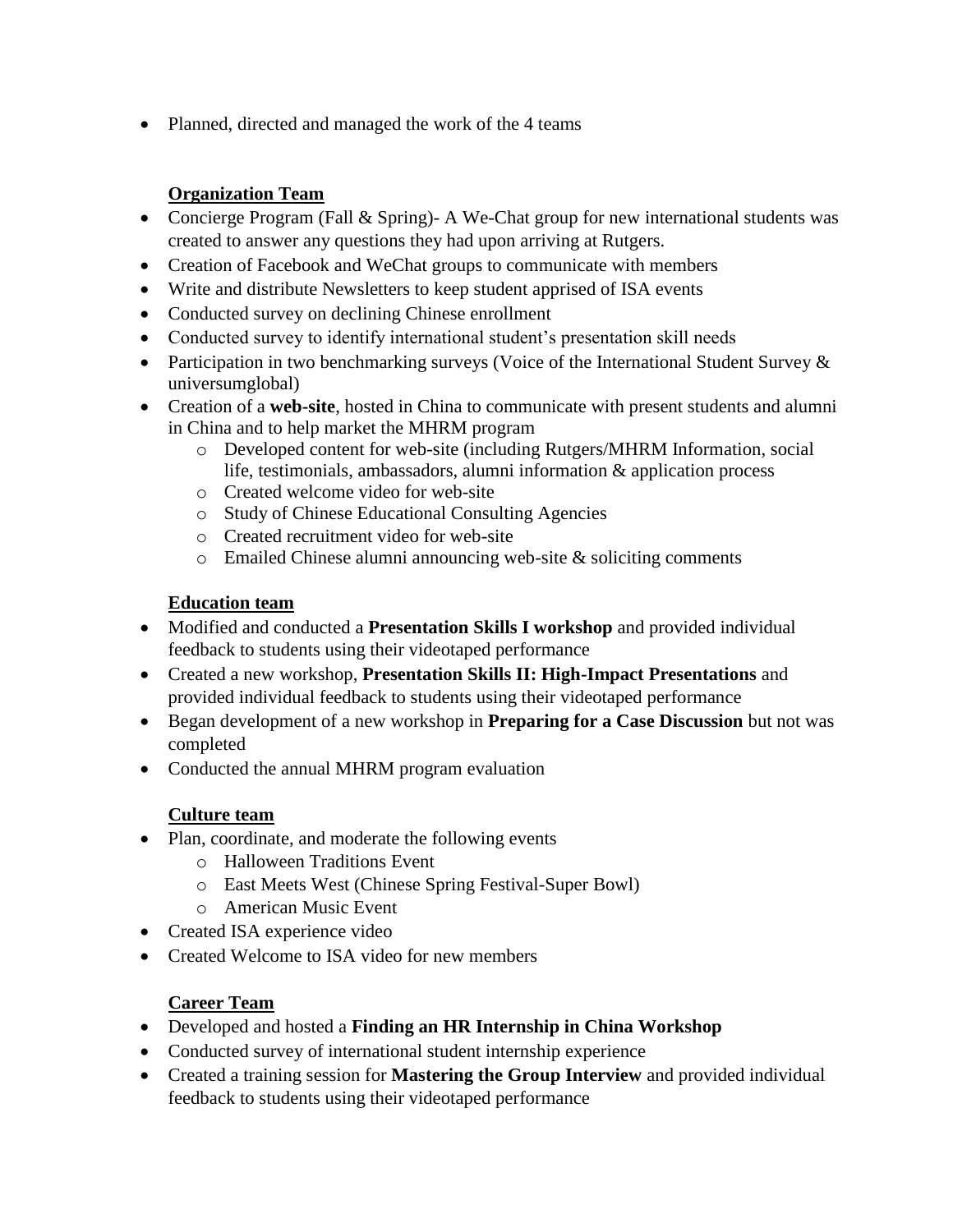#### **Coordinator for Company Branded Internships**

- Met with Ann Lim-Brand, Sumitomo in NYC to discuss experience with intern
- Phone meetings with Sarah Price, Bloomberg to discuss experience with intern
- Met with Andy DeMarco, Bloomberg to discuss future interns
- Met with Bill Kane, Sumitomo in NYC to discuss future interns
- Phone meetings with Joel Collymore and Bala Sathyanarayan, Xerox to discuss future intern opportunities and a live case

#### **Teacher Evaluation Committee member**

 Attended NBFC meeting on teacher evaluation meetings and wrote minutes, attended committee meetings, developed and implemented a rigorous process to develop an evaluation instrument, selected, trained and supervised an RA, generated critical incidents, sorted incidents and identified performance dimensions and behavioral indicators of effective and ineffective performance, worked with the committee members to refine dimension definitions and performance indicators conducted a literature review and summarized the work in the 8 appendices included in the Teacher Assessment workshop materials, developed outlines for the entire project, Assessment workshop and Coaching workshop

#### **EPE support**

 Met with EPE staff concerning Colas request for Succession management workshop, reviewed prior work, researched company, created PowerPoint and presented to client team in Morristown

**New EMHRL**- began the process of exploring the possibility of restarting the program

### **Faculty Service**

- Attended Wyndham Case competition 12/11
- Met with senior HR staff at Wyndham to debrief the competition 12/18
- Attended Honeywell Information session in Morris Plains
- Attend NTT job talks
- Attend faculty meetings and SMLR meetings
- Attend HR Advisory board meetings
- Wrote student references for Ph.D. programs and job applications
- Advised students on career options
- Advised students on their internship
- Attended Rutgers career fairs

2016-2017 Created the SMLR International Students Association SMLR Teaching Dean Hayton MHRM Program Improvement Initiative Conference (Teambuilding) MHRM Teaching Workshop (Teaching Evaluation)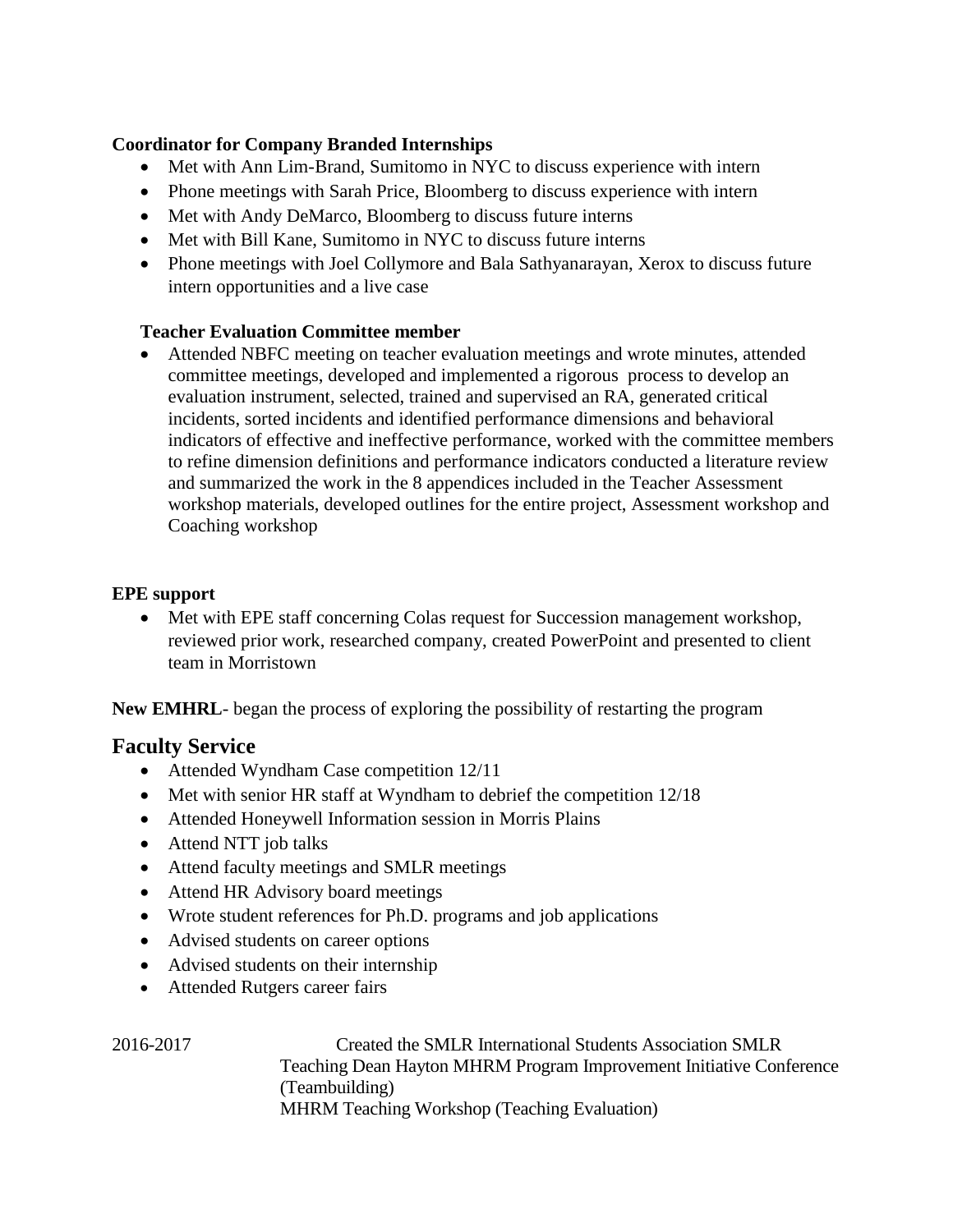| Professional Presentations Skills workshop series (SMLR ISA)<br>Bloomberg/Sumitomo Internships |
|------------------------------------------------------------------------------------------------|
| Orientation session for International Student                                                  |
| SMLR ISA Cultural events (football, Spring Festival)                                           |
| <b>Faculty Advisor: SMLR ISA</b>                                                               |
| <b>SMLR Strategic Project: "Establishing Rutgers University as the</b>                         |
| "Provider-of-Choice" of Higher Education for Top International                                 |
| Students"                                                                                      |
| <b>MHRM Learning Objective Committee</b>                                                       |
| Rutgers MHRM Executive Master's Program Committee                                              |
| Organized and ran Six EMHRL/GEMHRL Reunion/Conferences                                         |
| Program Design/Curriculum Committee, Rutgers EMHRL                                             |
|                                                                                                |

#### **WORK EXPERIENCE**

| 2016-Present            | <b>TEACHING PROFESSOR, Rutgers University, School of</b><br>Management and Labor Relations                                                      |
|-------------------------|-------------------------------------------------------------------------------------------------------------------------------------------------|
| 2009-2016<br>Management | <b>ASSOCIATE TEACHING PROFESSOR, Rutgers University, School of</b><br>and Labor Relations.                                                      |
| 2009-2014               | <b>DIRECTOR, Rutgers Global Executive Masters in Human Resource</b><br>Leadership                                                               |
| 1992-2009               | PRESIDENT, McCune Development Associates, Inc., South<br>Brunswick, NJ.                                                                         |
| 1991-2009               | <b>ADJUNCT PROFESSOR, Rutgers University, SMLR</b>                                                                                              |
| 1991-1992               | ASSISTANT VICE PRESIDENT-MGMT. DEVELOPMENT,<br>New York Life Insurance Company, 51 Madison, NY.                                                 |
| 1983-1991               | <b>ASSISTANT PROFESSOR, Rutgers University, School of Management</b><br>and Labor Relations. Industrial Relations & Human Resources Department. |
| 1982                    | <b>INSTRUCTOR.</b> General Motors Institute, Industrial Administration<br>Department, Flint, Michigan.                                          |
| 1981                    | PERSONNEL RESEARCH CONSULTANT, IBM Corporation,<br>Strategic Studies Group, Corporate Personnel Research, Armonk, NY.                           |
| 1981                    | <b>SELECTION RESEARCH CONSULTANT, Inland Steel Company,</b><br>Training Department, East Chicago, IN.                                           |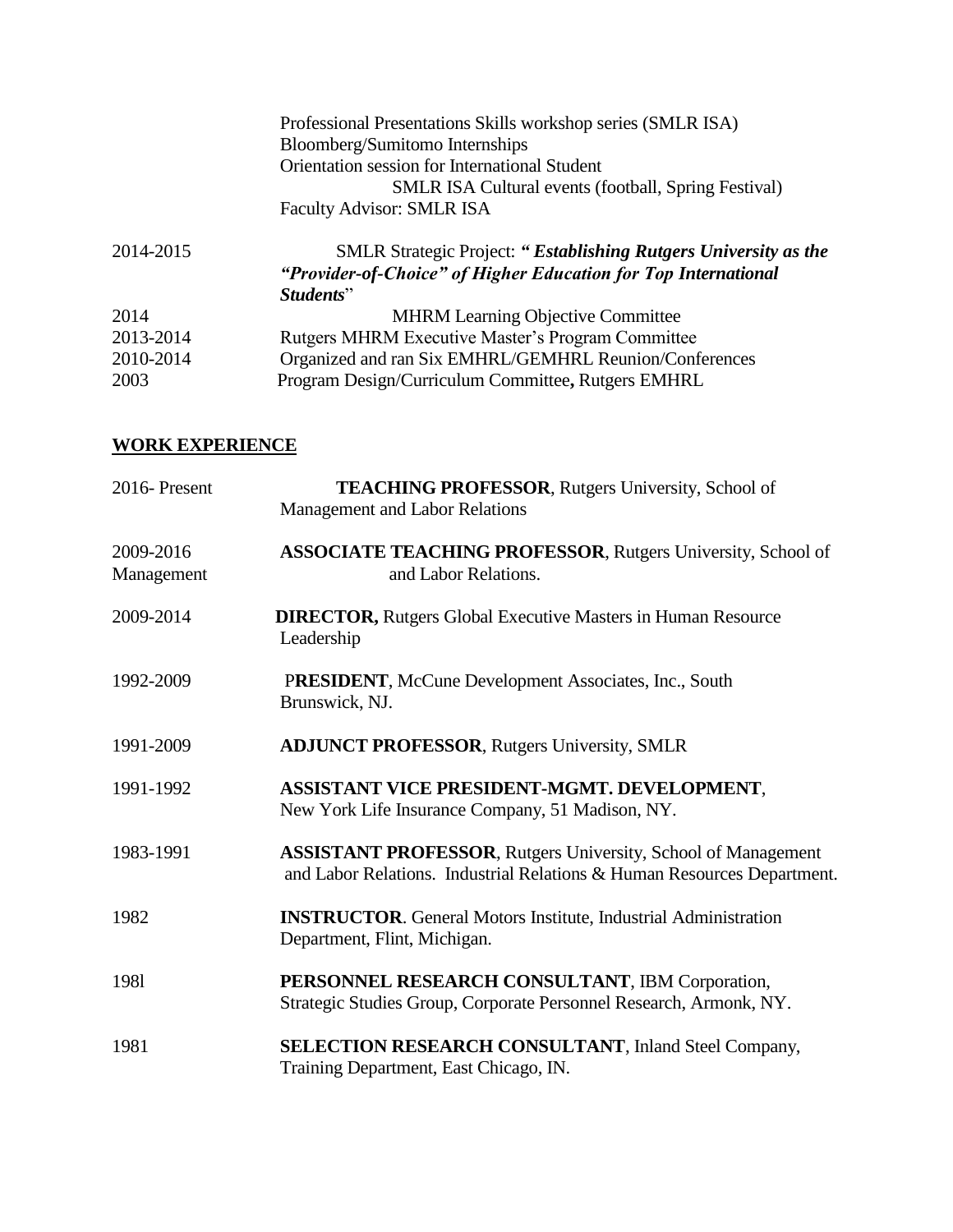| 1979-1983 | <b>TEACHING AND RESEARCH ASSISTANT, Michigan State</b><br>University, East Lansing, Michigan. |
|-----------|-----------------------------------------------------------------------------------------------|
| 1977-1979 | <b>TEACHING AND RESEARCH ASSISTANT, Long Island University,</b>                               |

Department of Psychology, Greenvale, NY.

# **RESEARCH**

Dissertation Title: The antecedents and consequences of personal control. (l984) Advisor: Dr. Neal Schmitt

Master's Thesis Title: A comparison of skills training and cognitive restructuring in the alleviation of classroom anxiety. (l979) Advisor: Dr. David Roll

#### **PUBLICATIONS**

McCune, J. T. Salary surveys. Topics in Compensation, 1989, 4(2),159-162.

- Fay, C. H., Singleton, C. A., McCune, J. T. & Faris, W. A. Moving the enterprise: Implementing a performance management system in the Equitable Insurance Companies. 1989 Proceedings of the Human Resource Planning Society Research Symposium.
- McCune, J.T. "Customer satisfaction as a strategic weapon: The implications for performance management." Human Resource Planning Journal. 1989, 12(3), 195-204.
- McCune, J.T. "Integrating research into management development curricula." Organizational Behavior Teaching Review, 1988,13(1), 21-31.
- Beatty, J.R., McCune, J.T. & Beatty, R.W. "A policy-capturing approach to the study of United States and Japanese managers' compensation decisions." Journal of Management, 1988, 14(4) 465-474.
- McCune, J.T., Beatty, R.W. & Montagno, R.V. "Downsizing: The human resource manager's perspective." Human Resource Management, 1988, 27(2) 145-161.
- Fay, C.H., McCune, J.T. & Begin, J.P. Continuing education in the year 2000. In R.G. Brockett (Ed.) New Direction for continuing education. San Francisco: Jossey-Bass, 1988.
- Ludwig, G.D., & McCune, J.T. Unlocking the door to revitalization and survival in a newly competitive industry. Society of Insurance Trainers and Educators Journal, Spring, 1988, 12-14.
- McCune, J.T. & Fay, C.H. Upper-management influence tactics and middle manager attitudes and perceptions of power. 1987 Proceedings of Southern Academy of Management.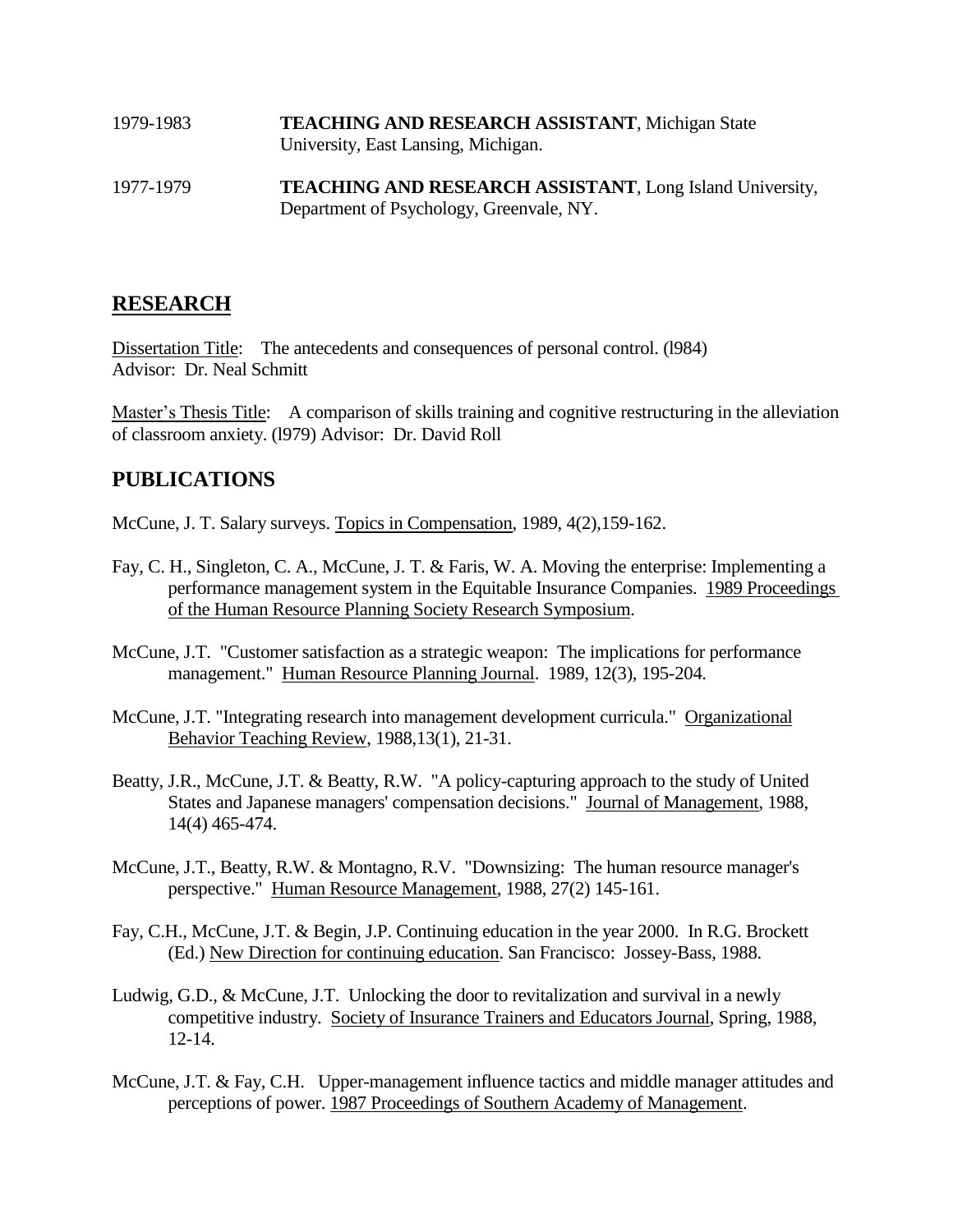- McCune, J.T. "The antecedents and consequences of personal control." 1986 Proceedings of the Eastern Academy of Management Association.
- McCune, J.T. & Settle, T.C. "Trust in subordinates and managerial influence tactics." l986 Proceedings of the Southern Management Association Meeting.
- McCune, J.T., Beatty, R.W., & Beatty, J.R. "A cross-cultural comparison of decision making policies in compensation administration: The United States vs. Japan." 1986 Proceedings of the Eastern Academy of Management Association.
- Schmitt, N. and McCune, J.T. "The relationship between job attitudes and the decision to retire." Academy of Management Journal, l98l, 24, 795-802.

#### **SCHOLARLY PRESENTATIONS**

- McCune, J. T. & Mitchell, M. E. Managerial conflict resolution styles and subordinate satisfaction and turnover intentions. Presented at the National Meeting of the American Psychological Society, Washington, D. C. June, 1989.
- Fay, C.H., McCune, J.T., Singleton. C.A. & Faris, W.A. Moving the enterprise: Implementing a performance management system to support strategic change in the Equitable Insurance Company. Presented at the Human Resource Planning Society Research Symposium, Newport, RI., May, 1989.
- McCune, J. T. The use of computer-based-training in management education and development. Presented at the Twelfth Teaching Conference on Industrial Relations, Philadelphia, PA. May, 1989.
- McCune, J.T., Beatty, R.W. & Spool, M. The predictive validity and utility of biodata in identifying unsafe workers. Presented at the All Rutgers Management Faculty Conference, New Brunswick NJ, April, l986.
- McCune, J.T. & Fay, C.H. Upper-management influence tactics and middle manager attitudes and perceptions of power. Presented at the Southern Academy of Management Convention, New Orleans, November, 1987.
- McCune, J.T. & Russell, C. The effects of trust and performance on managerial influence tactics. Presented at the Annual Meeting of the Academy of Management, New Orleans, August, 1988.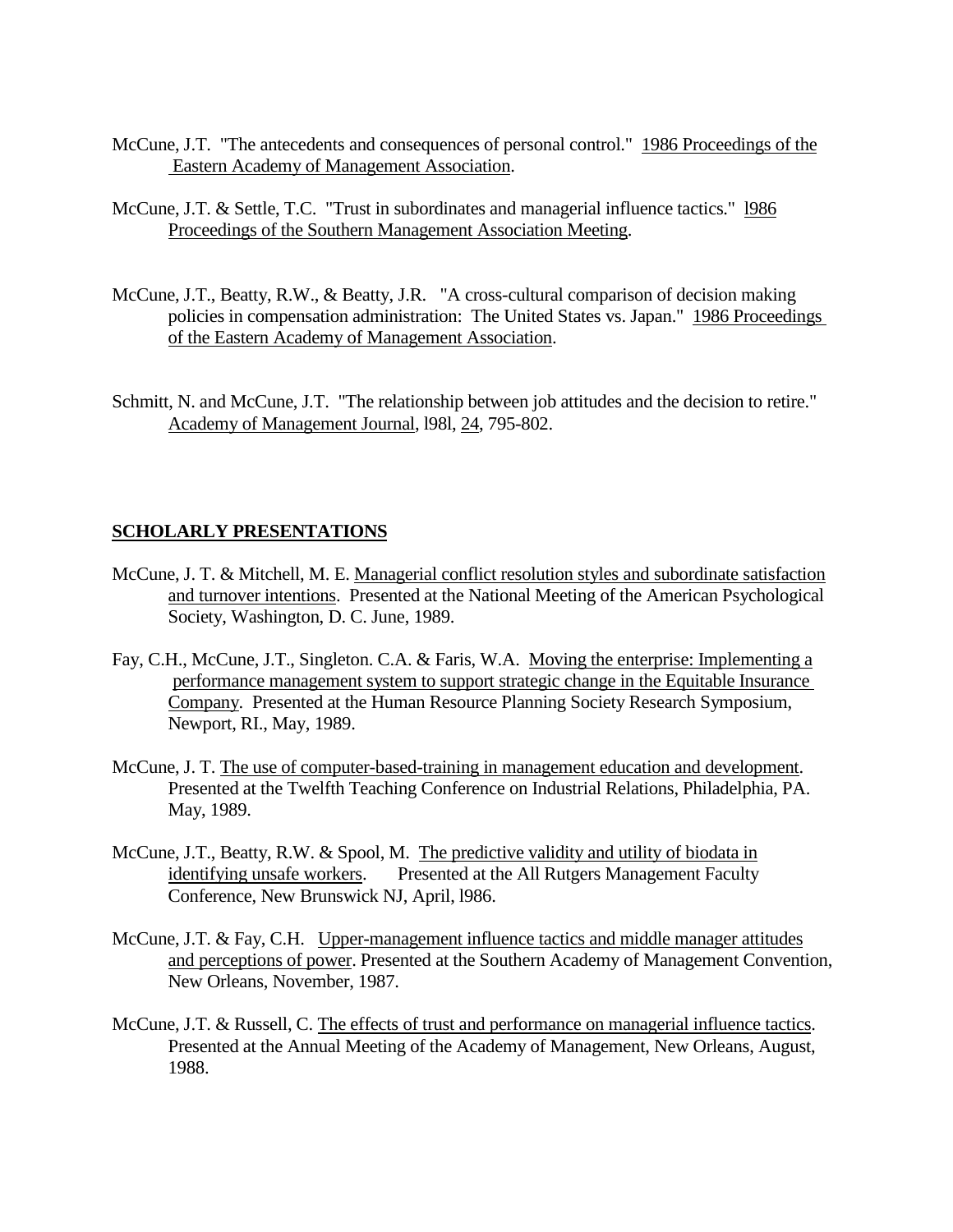- McCune, J.T. Integrating the research of managerial power and influence tactics within a management development framework. Presented at the Regional Organizational Behavior Teaching Conference, Philadelphia, February, 1987.
- McCune, J.T., The relationship between personal control and organizational stress. Presented at the l986 Meeting of Industrial Relations Research Association, New Orleans, Louisiana, December, l986.
- McCune, J.T., Beatty, R.W. & Montagno, R.V. Downsizing: The human resource manager's perspective. Presented at the l986 All Rutgers Management Faculty Conference, Newark, NJ, December l986.
- McCune, J.T. & Settle, T.C. Trust in subordinates and managerial influence tactics. Paper presented at l986 Meeting of the Southern Management Association, Atlanta, Georgia, November, l986.
- McCune, J.T. The Antecedents and Consequences of Managerial Influence Tactics. Presented at Graduate School of Management Seminar Series, Rutgers University, Newark, New Jersey, Oct. 1986.
- McCune, J.T., Beatty, R.W., & Beatty, J.R. A cross-cultural comparison of decision making policies in compensation administration: The United States vs. Japan. Paper presented at the Meeting of the Eastern Academy of Management Association, Philadelphia, May, l986.
- McCune, J.T. The antecedents and consequences of personal control. Paper presented at the l986 Meeting of the Eastern Academy of Management Association, Philadelphia, May, l986.
- Beatty, J.R., Beatty, R.W. and McCune, J.T. A cross-cultural comparison of decision making policies in compensation administration: The United States and Japan. Paper presented at the All Rutgers Management Faculty Conference, Newark, April, l985.
- McCune, J.T. Strand, R., Kohl, L. and Barnes, R. Graduate I/O students: Where are we going? Paper presented at the meeting of the American Psychological Association, Los Angeles, August, l98l.
- Gottschalk, R., McCune, J.T. and Lappin, M. The relationship between job satisfaction and job performance: A cumulative study. Paper presented at the Industrial/Organizational Psychology--Organizational Behavior Graduate Student Convention, East Lansing, Michigan, April l98l.
- McCune, J.T. and Schmitt, N. The relationship of job-related attitudes on the decision to retire. Paper presented at the Midwestern Psychological Association, St. Louis, May l980. (ERIC Document Reproduction Service No. ED l88 092.)
- McCune, J.T. and Dowd, M. The effects of interpolated sessions of DRO on schedule-induced behavior. Paper presented at the meeting of the Association of Behavioral Analysis, Detroit,